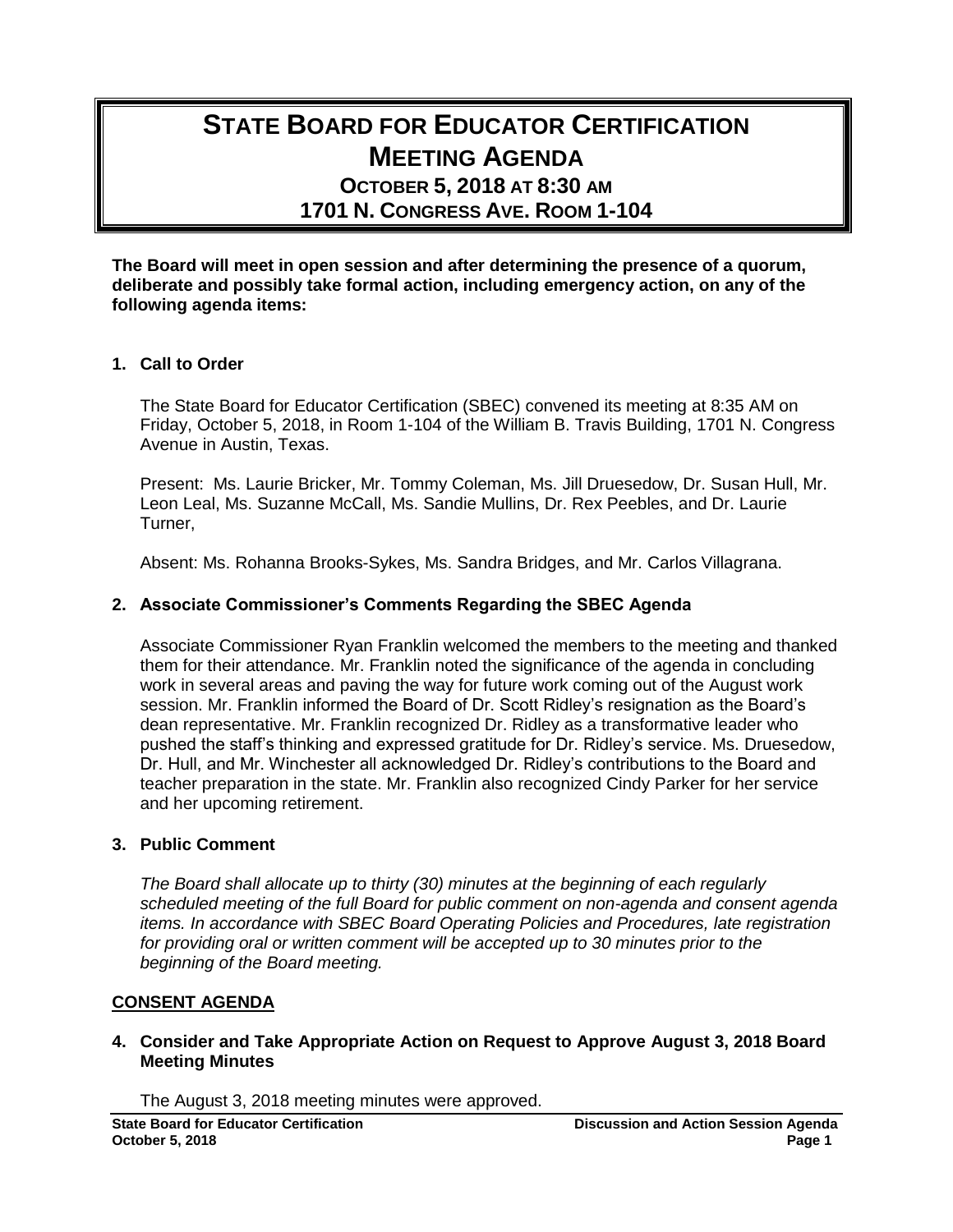# **DISCUSSION AND ACTION**

## **5. Consider and Take Appropriate Action on Adoption of Proposed Amendments to 19 TAC Chapter 228, Requirements for Educator Preparation Programs**

Dr. Jones presented this item to the board. Texas Education Code (TEC), §21.042, requires the State Board for Educator Certification (SBEC) to submit a written copy of each rule it proposes to adopt to the State Board of Education (SBOE) for review. At its September 14, 2018 meeting, the SBOE rejected the proposed amendments to 19 Texas Administrative Code (TAC) Chapter 228, Requirements for Educator Preparation Programs. Dr. Jones explained that the item provides the SBEC an opportunity to discuss and reconsider the action taken at the August 2018 SBEC meeting to adopt, subject to SBOE review, the proposed amendments to 19 TAC Chapter 228. To address the SBOE's concerns, Dr. Jones highlighted that TEA staff recommends that the SBEC remove the proposed amendment to §228.35 that allowed educator preparation programs (EPPs) to provide candidates seeking certification in Marketing: Grades 6-12 and Health Science: Grades 6-12 with fewer than 300 clock-hours of coursework and/or training. Dr. Jones also presented the Board with the summarized public comments.

Public Comment was provided by: Holly Eaton Kate Kuhlmann

## **Motion and vote:**

*Motion was made by Dr. Cavazos to approve for adoption, subject to State Board of Education review, the proposed amendments to 19 TAC Chapter 228, Requirements for Educator Preparation Programs, with changes, with an effective date of 20 days after filing the adoption notice with the Texas Register as presented. Second was made by Dr. Hull, and the Board voted unanimously in favor of the motion.*

**6. Consider and Take Appropriate Action on Adoption of Proposed Amendments to 19 TAC Chapter 230, Professional Educator Preparation and Certification, Subchapter C, Assessment of Educators; Subchapter D, Types and Classes of Certificates Issued; Subchapter E, Educational Aide Certificate; Subchapter G, Certificate Issuance Procedures; and Subchapter H, Texas Educator Certificates Based on Certification and College Credentials from Other States or Territories of the United States**

Ms. Cook presented this item to the board. This item provides the State Board for Educator Certification (SBEC) an opportunity to adopt, subject to State Board of Education (SBOE) review, proposed amendments to 19 Texas Administrative Code (TAC) Chapter 230, Professional Educator Preparation and Certification, Subchapter C, Assessment of Educators; Subchapter D, Types and Classes of Certificates Issued; Subchapter E, Educational Aide Certificate; Subchapter G, Certificate Issuance Procedures; and Subchapter H, Texas Educator Certificates Based on Certification and College Credentials from Other States or Territories of the United States. Chapter 230 serves as a foundation for the practices and procedures related to educator preparation and certification. The subchapters being amended outline testing requirements for certification; provide general eligibility, recommendation, and issuance requirements for several types of certificates;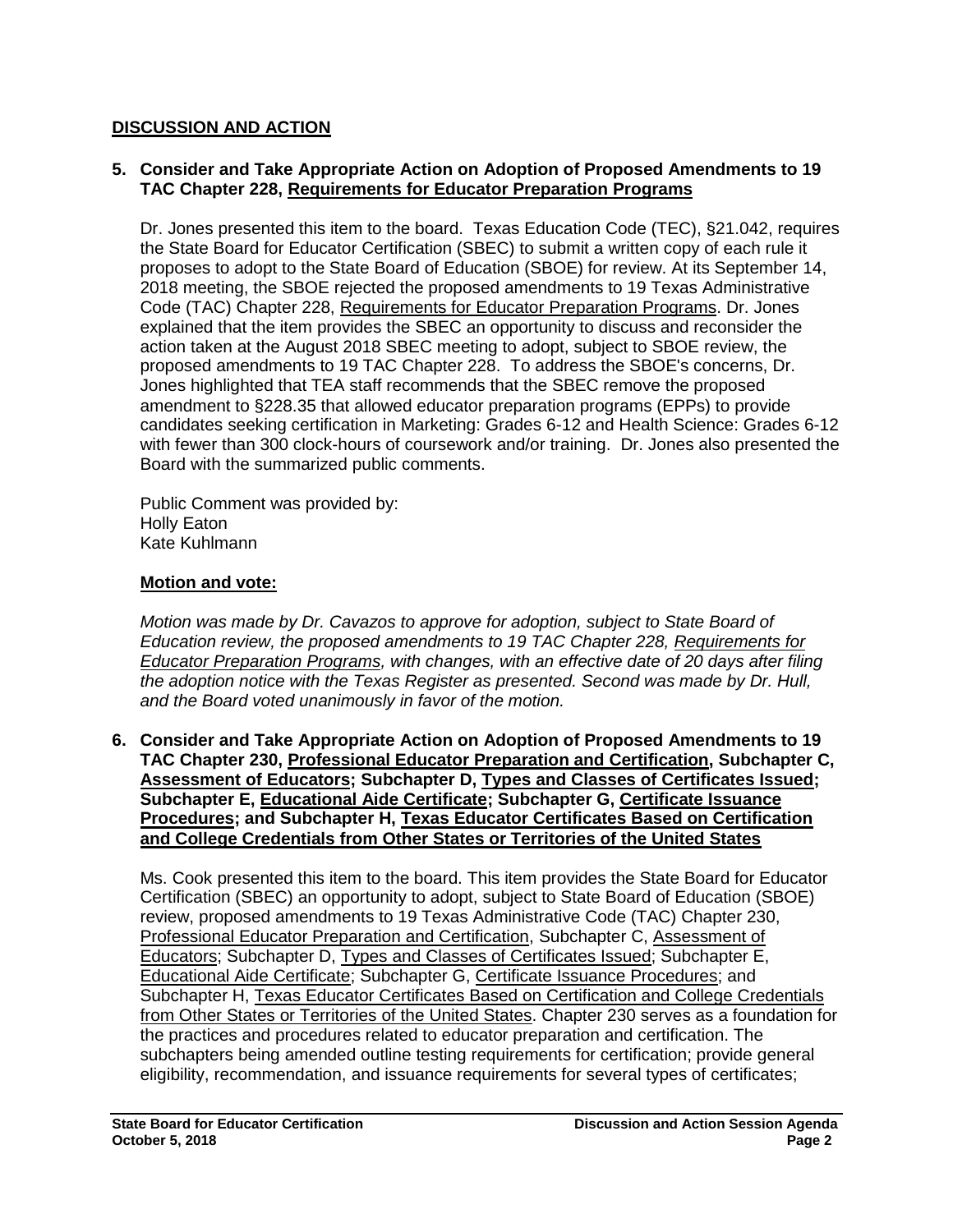identify fees for certification services; and confirm the overall process for individuals already certified in other states or countries to obtain Texas certification.

Ms. Cook explained that the proposed amendments to Subchapter C would implement the statutory requirement of House Bill 3349 to specify that there are no test attempt/retake limits for the Trade and Industrial Workforce Training Certificate and update the figure to add the required exams for issuance of the Principal as Instructional Leader certificate and endorsement; proposed amendments to Subchapter D would allow organizations to administer an exchange visitor program for the teacher category; proposed amendments to Subchapter E would provide for district-level determination of English language proficiency for educational aides; proposed amendments to Subchapter F would identify testing fees for certification purposes; and proposed amendments to Subchapter H would outline the process for individuals certified outside the state to qualify for an exemption from tests for certificate issuance.

Ms. Cook also presented the Board with the summarized public comments, all in support of the proposed changes for the VIT program. Ms. Cook discussed the one comment on proposed changes that would require successful completion of a test for issuance of the intern certificate for Principal as Instructional Leader. Ms. Cook confirmed the new requirement for issuance of that intern certificate would become effective on September 1, 2019. Ms. Cook stated it was staff's recommendation to retain all language as proposed and paused to allow the board time to review the comments and ask questions. There were no additional questions from the board.

# **Motion and vote:**

*Motion was made by Ms. McCall to approve for adoption, subject to State Board of Education review, the proposed amendments to 19 TAC Chapter 230, Professional Educator Preparation and Certification, Subchapter C, Assessment of Educators; Subchapter D, Types and Classes of Certifications Issued; Subchapter E, Educational Aide Certificate; Subchapter G, Certificate Issuance Procedures; and Subchapter H, Texas Educator Certificates Based on Certification and College Credentials from Other States or Territories of the United States, with an effective date of 20 days after filing the adoption notice with the Texas Register. Second was made by Dr. Cavazos, and the Board voted unanimously in favor of the motion.* 

## **7. Consider and Take Appropriate Action on Adoption of Review of 19 TAC Chapter 241, Principal Certificate**

Dr. Jones presented this item to the board. Texas Government Code, §2001.039, establishes a four-year rule review cycle for all state agency rules, including State Board for Educator Certification (SBEC) rules. This item presents for SBEC approval the adoption of the review of 19 Texas Administrative Code (TAC) Chapter 241, Principal Certificate. The rules being reviewed provide requirements relating to the certification of principals. Dr. Jones also presented the Board with the summarized public comment that requested direct instruction for principal candidates include all aspects of a comprehensive school counseling program. Dr. Jones explained that standards should remain broad and flexible that can adjust as the needs change, and citing a specific resource or model is best suited for the test framework and test development.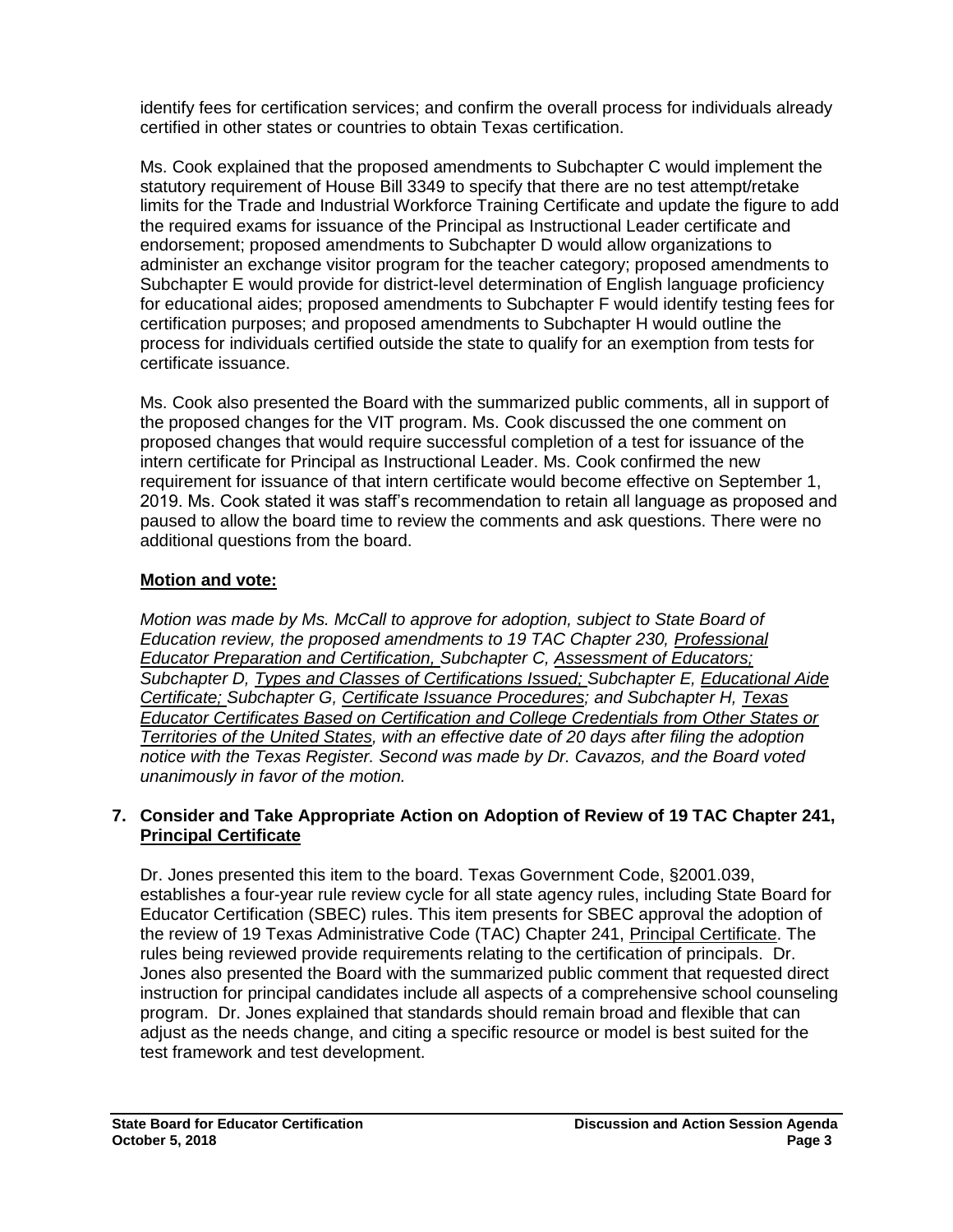# **Motion and vote:**

*Motion was made by Ms. Bricker to adopt the review of 19 TAC Chapter 241, Principal Certificate. Second was made by Dr. Hull, and the Board voted unanimously in favor of the motion.*

## **8. Consider and Take Appropriate Action on Adoption of Proposed Repeal of 19 TAC Chapter 241, Principal Certificate, and New 19 TAC Chapter 241, Certification as Principal**

Dr. Jones presented this item to the board. This item provides the State Board for Educator Certification (SBEC) an opportunity to adopt, subject to State Board of Education (SBOE) review, proposed repeal of 19 Texas Administrative Code (TAC) Chapter 241, Principal Certificate, and new 19 TAC Chapter 241, Certification as Principal. Dr. Jones explained that the proposed repeal of and new 19 TAC Chapter 241 would reorganize the chapter to allow for the chapter title to reflect both the proposed new principal certificate as well as the current principal certificate, would establish the requirements for the proposed new principal certificate, and would provide for a proposed new endorsement for individuals who hold a certificate to serve in the role of principal.

Dr. Jones also presented the Board with the summarized public comments that were categorized into three areas: (1) comments that requested modifying the new rules to generally include the duties and roles of school counselors into principal preparation, (2) comments that requested adding the phrase, "Texas Model for Comprehensive School Counseling Programs" be added to the new Chapter 241 rules, and (3) comments that requested the phrase "comprehensive school counseling programs" be added to specific portions of rule text, as well as adding the phrase, "Texas Model for Comprehensive School Counseling Programs" be also added to specific portions of rule text. Dr. Jones explained that standards should remain broad and flexible that can adjust as the needs change, and citing a specific resource or model is best suited for the test framework and test development.

Public Comment was provided by: Jan Friese

# **Motion and vote:**

*Motion was made by Dr. Hull to approve for adoption, subject to State Board of Education review, the proposed repeal of 19 TAC Chapter 241, Principal Certificate, and new 19 TAC Chapter 241, Certification as Principal, with an effective date of 20 days after filing the adoption notice with the Texas Register. Second was made by Dr. Cavazos, and the Board voted unanimously in favor of the motion.*

## **9. Consider and Take Appropriate Action on Adoption of Review of 19 TAC Chapter 242, Superintendent Certificate**

Dr. Jones presented this item to the board. Texas Government Code, §2001.039, establishes a four-year rule review cycle for all state agency rules, including State Board for Educator Certification (SBEC) rules. This item presents for SBEC approval the adoption of the review of 19 Texas Administrative Code (TAC) Chapter 242, Superintendent Certificate. The rules being reviewed provide requirements relating to the certification of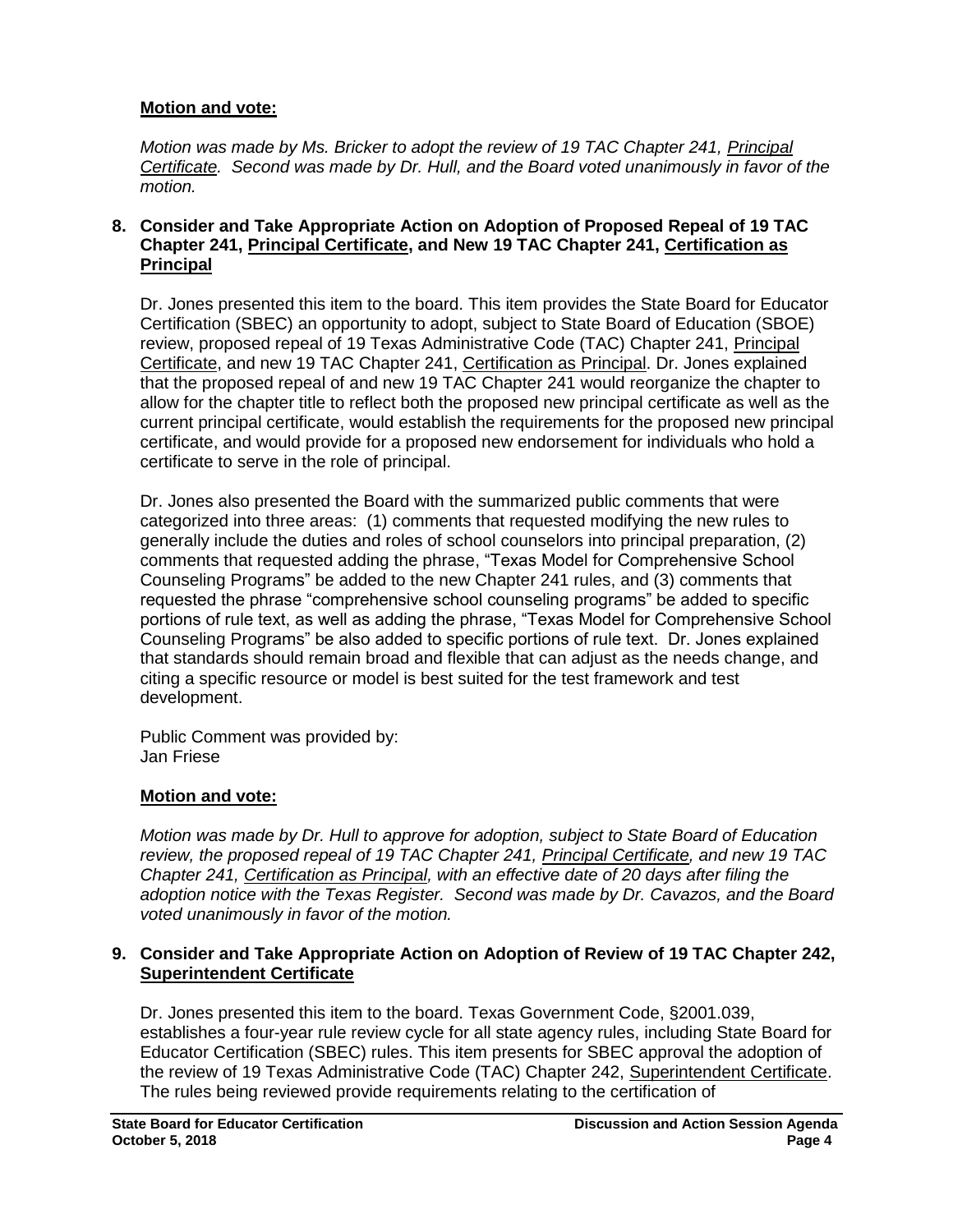superintendents. Dr. Jones also presented the Board with the summarized public comments. Comments by the Texas Association of School Administrators and the Association of Texas Professional Educators stated that they support maintaining the current rules for superintendent certification. Comments from the Texas Counseling Association requested that all aspects of a comprehensive school counseling program be required in a superintendent preparation program. Dr. Jones also explained that standards should remain broad and flexible to adjust as the needs change, and citing a specific resource or model is best suited for the test framework and test development.

Public Comment was provided by: Kevin Brown Jan Friese

# **Motion and vote:**

*Motion was made by Dr. Cavazos to adopt the review of 19 TAC Chapter 242, Superintendent Certificate. Second was made by Mrs. Bricker, and the Board voted unanimously in favor of the motion.*

# **10. Discussion and Approval of Standards Advisory Committees**

Ms. Wu presented this item to the Board. This item provided the State Board for Educator Certification (SBEC) an opportunity to approve the membership of the standards advisory committees for the Trade and Industrial Workforce Training: Grades 6-12 and the English as Second Language: EC-12 certificates. Ms. Wu noted that the in addition to the regional diversity presented in the English as Second Language: EC-12 committee, there was also diversity in the grade-band taught by the committee members and the primary language of the students taught by the committee members.

Ms. Bricker thanked Ms. Wu for including the Board in the nomination process and encouraged that that the members on the Trade and Industrial Workforce Training: Grades 6-12 committee be included in the upcoming test framework and test development processes.

# **Motion and vote:**

*Motion was made by Dr. Hull to approve the members of the Trade and Industrial Workforce Training: Grades 6-12 and English as Second Language: Grades EC-12 Standards Advisory Committees as presented. Second was made by Mr. Coleman, and the Board voted unanimously in favor of the motion.*

## **11. Consider and Take Appropriate Action on Proposed Revisions to 19 TAC Chapter 235, Classroom Teacher Certification Standards, Subchapter A, General Provisions, and Subchapter D, Secondary School Certificate Standards**

Ms. Wu presented this item to the Board. This item provided the State Board for Educator Certification (SBEC) an opportunity to discuss and propose revisions to 19 TAC Chapter 235. The proposed revisions would add the Texas Essential Knowledge and Skills (TEKS) based certification standards; would add reference to the new certification standards for the Trade and Industrial Workforce Training: Grades 6-12; and would clarify the effective date of Subchapter D.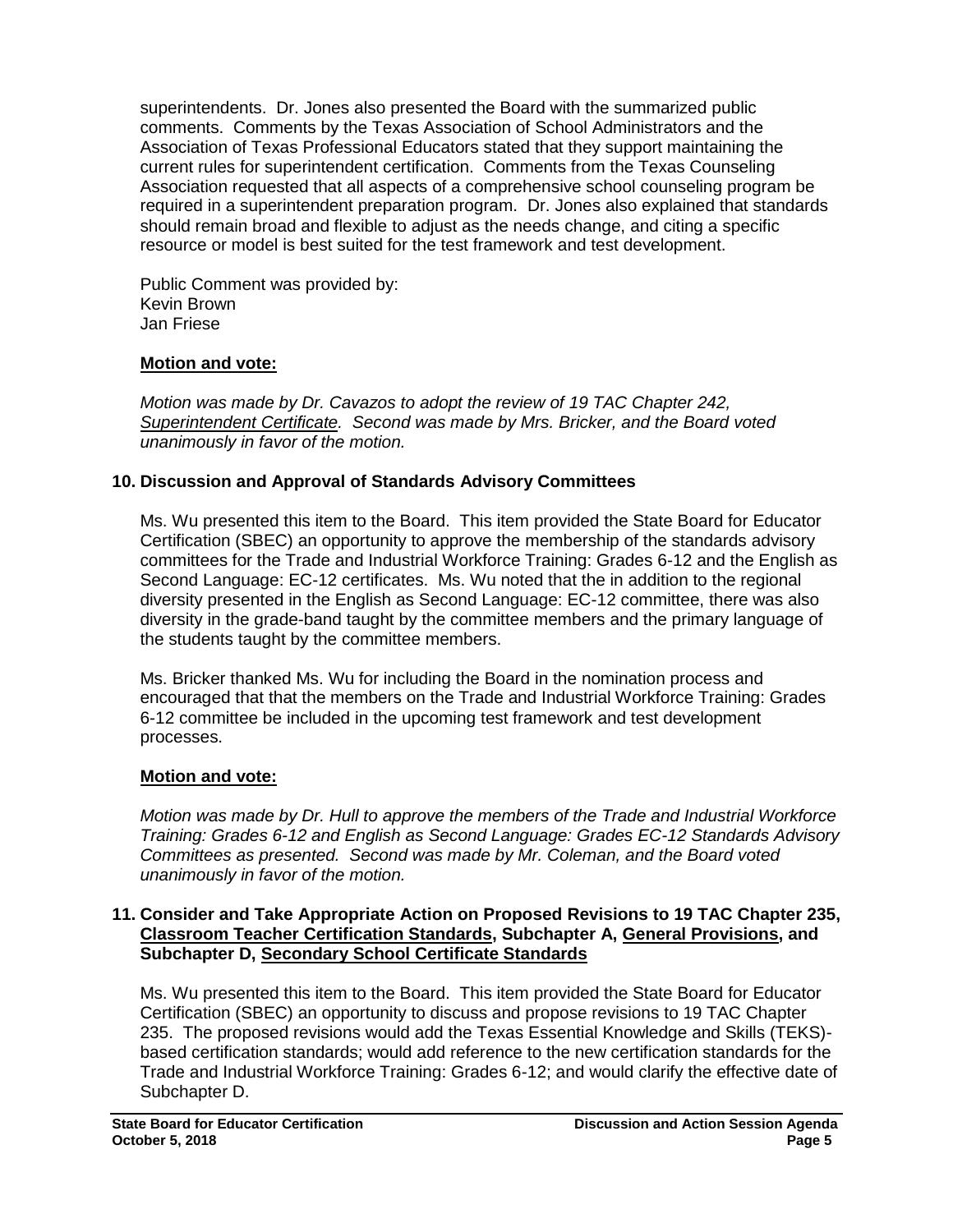Ms. Wu explained the components of the TEKS-based certification or general educator certification standards. These standards would comprise the knowledge of the related TEKS and ELPs; the ability to teach the related TEKS and ELPs, and the related gradebanded Pedagogy and Professional Responsibilities (PPR) standards adopted by the board in 2017.

## **Motion and vote:**

*Motion was made by Ms. Bricker to approve the proposed revision to 19 TAC Chapter 235, Classroom Teacher Certification Standards, Subchapter A, General Provisions, and Subchapter D, Secondary School Certificate Standards, to be published as proposed in the Texas Register. Second was made by Dr. Hull, and the Board voted unanimously in favor of the motion.*

## **12. Consider and Take Appropriate Action on Proposed Amendment to 19 TAC Chapter 229, Accountability System for Educator Preparation Programs, §229.4, Determination of Accreditation Status**

This item was presented by Ms. Pogue and Dr. Olofson. Ms. Pogue clarified that the purpose of this item was two-fold: first, to address some immediate needs that staff were recently made aware of, and second, to lay the foundation for longer-term opportunities for a more comprehensive accountability system. Ms. Pogue pointed out that the immediate needs were removal of action plans (to be addressed in the longer-term opportunity with the assistance of Dr. Peebles), clarification of performance standards which provides for separate accountability indicators for pass rates and field observation, and the removal of outdated provisions.

Dr. Olofson clarified the small group exception calculation to specify there must be between 1 and 10 candidates, not just under 10 for accountability purposes. Dr. Olofson explained that the proposed changes to the performance standards for examinations be stricken at this time to be addressed in the longer-term opportunity. Dr. Olofson stated that staff would be meeting with stakeholders and would update the SBEC at the December 7, 2018 meeting.

Dr. Olofson explained that staff was recommending that the SBEC maintain a 70% performance standard for principal appraisals at this time. Dr. Olofson clarified that adopting the "report-only" standard of 70% would allow for consistency and stability as programs work to improve their quality of their programs.

## **Motion and vote:**

*Motion was made by Dr. Cavazos to approve the proposed amendment to 19 TAC Chapter 229, Accountability System for Educator Preparation Programs, §229.4, Determination of Accreditation Status, to be published as proposed in the Texas Register*. *Second was made by Ms. Bricker.* 

*Motion was made by Dr. Hull to amend proposed §229.4(a)(1)(C) to revert back to the original rule text, allowing the performance standard for non-PPR examinations to remain at a 5% increase each year to that it reads:* 

> " $(C)$   $\overrightarrow{(\text{iii})}$  For  $\overrightarrow{f}_{\text{def}}$  non-PPR examinations, the pass rate will be calculated as described in subparagraph  $(A)$   $(\overline{B})$  of this paragraph and the performance standard shall be: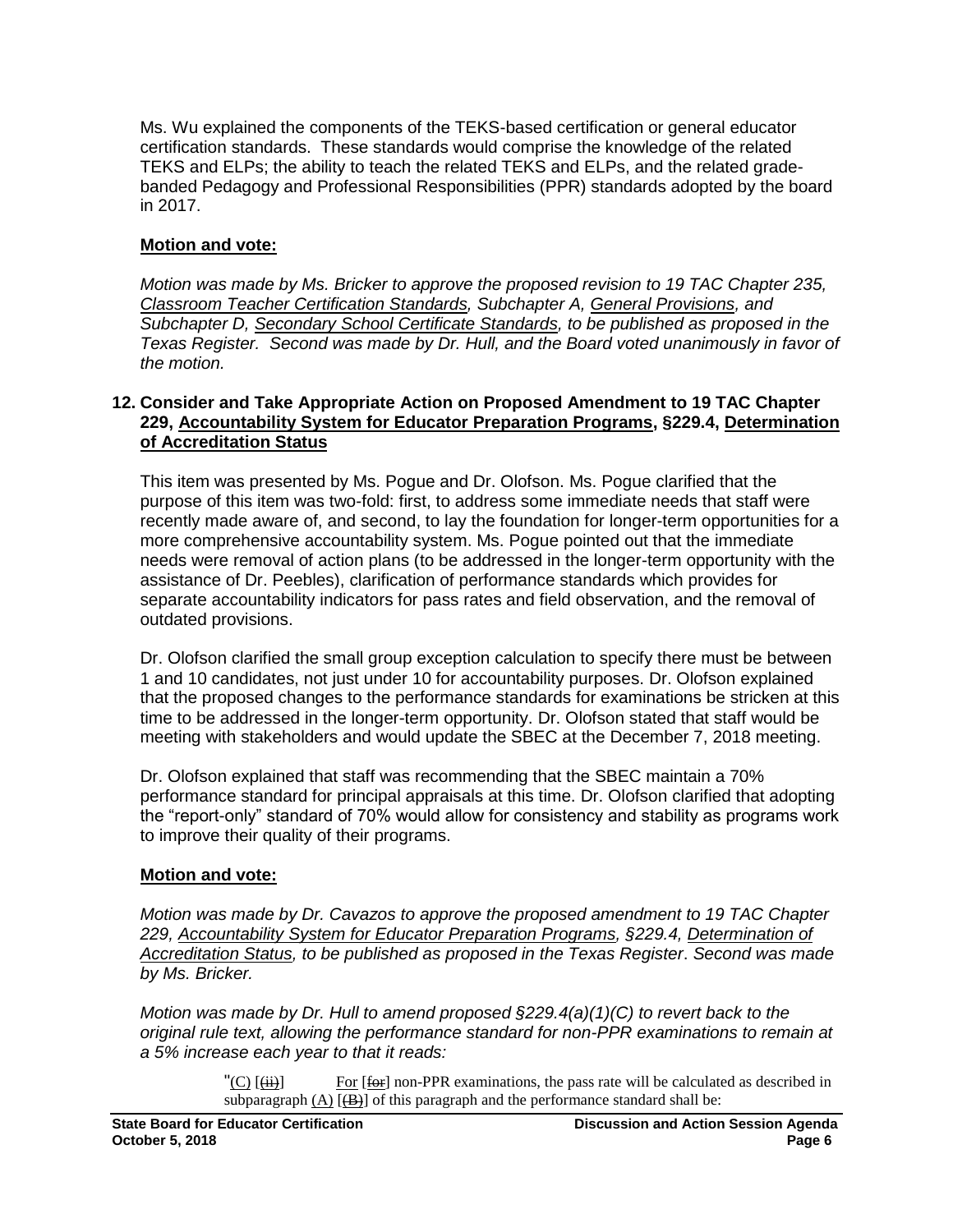$(1)$  a pass rate of 70% for the 2016-2017 academic year (reporting year only using the percent of individuals who passed an examination within the first two attempts);]

- $(I)$   $(H)$  a pass rate of 75% for the 2017-2018 academic year;
- $(III)$   $[III]$  a pass rate of 80% for the 2018-2019 academic year;
- (III)  $[\langle \overline{IV} \rangle]$  a pass rate of 85% for the 2019-2020 academic year; and
- $(V)$   $(\forall \rightarrow)$  a pass rate of 90% for the 2020-2021 academic year and beyond;"

*Second was made by Ms. McCall, and the Board voted unanimously in favor of the amendment.* 

*The Board voted unanimously in favor of the main motion.* 

## **13. Consider and Take Appropriate Action on Request to Approve 2016-2017 Accountability System for Educator Preparation Programs (ASEP) Accreditation Status for TeacherBuilder.com**

Ms. Pogue presented this item to the Board. This item provided the SBEC the opportunity to approve the proposed 2016-2017 Accountability System for Educator Preparation Programs ASEP accreditation status for TeacherBuilder.com as Accredited-Warned. Ms. Pogue reminded the Board that TeacherBuilder.com was afforded an extension of the informal review period to allow the program an opportunity to respond to their final submission of data. Ms. Pogue explained that based on the informal review, staff changed the recommendation from Accredited-Probation to Accredited-Warned for the 2016-2017 academic year. Ms. Pogue clarified that the action plan and monitor would be maintained and that staff will be working closely with the monitor to as the program works towards compliance of the December 1, 2018 deadline for submission of a curriculum matrix for all certification fields be approved by TEA as a condition of continual program approval.

## **Motion and vote:**

*Motion was made by Dr. Cavazos to approve the 2016-2017 Accountability System for Educator Preparation Programs accreditation status for TeacherBuilder.com as presented. Second was made by Ms. Bricker, and the Board voted unanimously in favor of the motion.* 

## **14. Consider and Take Appropriate Action on Request to Approve Educator Preparation Advisory Committee Members**

Dr. Jones presented this item to the board. This item provides the State Board for Educator Certification (SBEC) with an opportunity to approve Educator Preparation Advisory Committee (EPAC) members. The SBEC is statutorily authorized to approve members of advisory committees. Dr. Jones explained that committee members for the EPAC are representative of the diverse types of educator preparation programs (EPPs) in the state. The committee meets at least quarterly each year to provide input on issues related to EPPs in Texas.

## **Motion and vote:**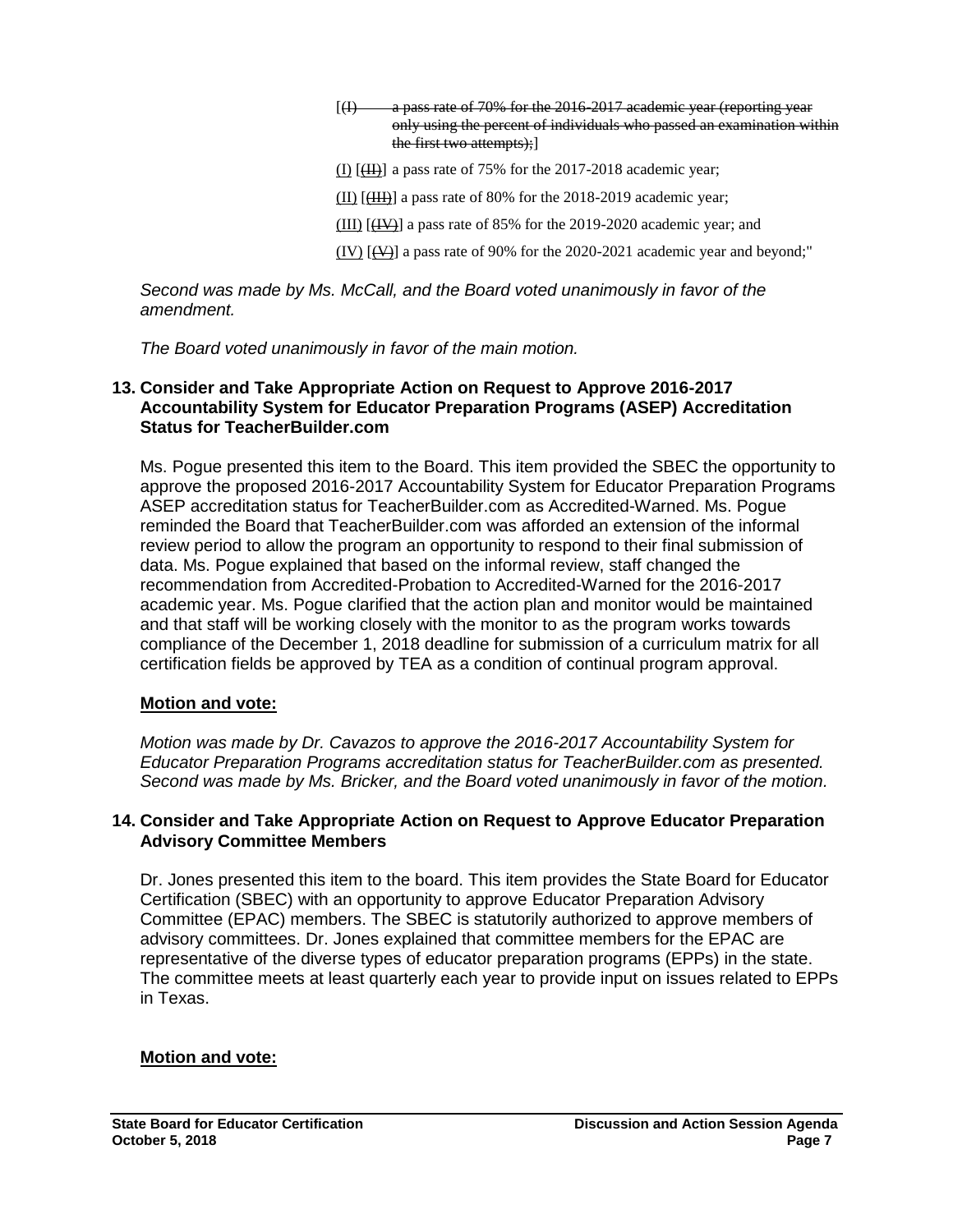*Motion was made by Mr. Coleman to approve the appointment of the Educator Preparation Advisory Committee members as presented. Second was made by Mr. Leal, and the Board voted unanimously in favor of the motion.* 

#### **15. Consider and Take Appropriate Action on 2019-2022 Rule Review Plan for State Board for Educator Certification Rules**

Ms. Pogue presented this item to the Board. Ms. Pogue explained that the proposed 2019- 2022 rule review plan complies with the statutory requirement in Texas Government Code, §2001.039, that requires all state agency rules be reviewed every four years to ensure that the reasons for initially adopting the rule continue to exist.

## **Motion and vote:**

*Motion was made by Dr. Hull to approve the proposed 2019-2022 Rule Review Plan for State Board for Educator Certification Rules as shown in Attachment II. Second was made by Ms. Mullins, and the Board voted unanimously in favor of the motion.* 

## **16. Discussion and Action on Request to Approve Proposed 2019 State Board for Educator Certification Meeting Dates**

Ms. Pogue presented this item to the Board. Ms. Pogue clarified that the proposed SBEC meeting dates for 2019 comply with the statutory requirements that the SBOE have 90 days to review all SBEC proposed rules and the 180 days to take action once the Board proposes a rule. Ms. Pogue pointed out changes to the 2019 meeting dates: to minimize educational conflicts for the educator board members in attending SBEC meetings, the May and August meetings will be moved to April and July, respectively, and the first meeting of the year will be in February rather than March. Ms. Pogue asked the Board to approve the proposed SBEC 2019 meeting dates of February 22, 2019, April 26, 2019, July 26, 2019, October 4, 2019, and December 6, 2019, as well as July 25, 2019 for the SBEC work session.

## **Motion and vote:**

*Motion was made by Ms. Mullins to approve the proposed 2019 SBEC meeting dates and work session date. Second was made by Ms. Bricker, and the Board voted unanimously in favor of the motion.* 

# **DISCIPLINARY CASES**

# **17. Pending or Contemplated Litigation, including Disciplinary Cases**

## **A. Defaults**

# **Good Cause Determination**

1. In the Matter of Blake Tyler Tittle; Action to be taken: Determination of Good Cause and Consideration of Issuance of Default Judgment

Staff recommendation: Permanent Revocation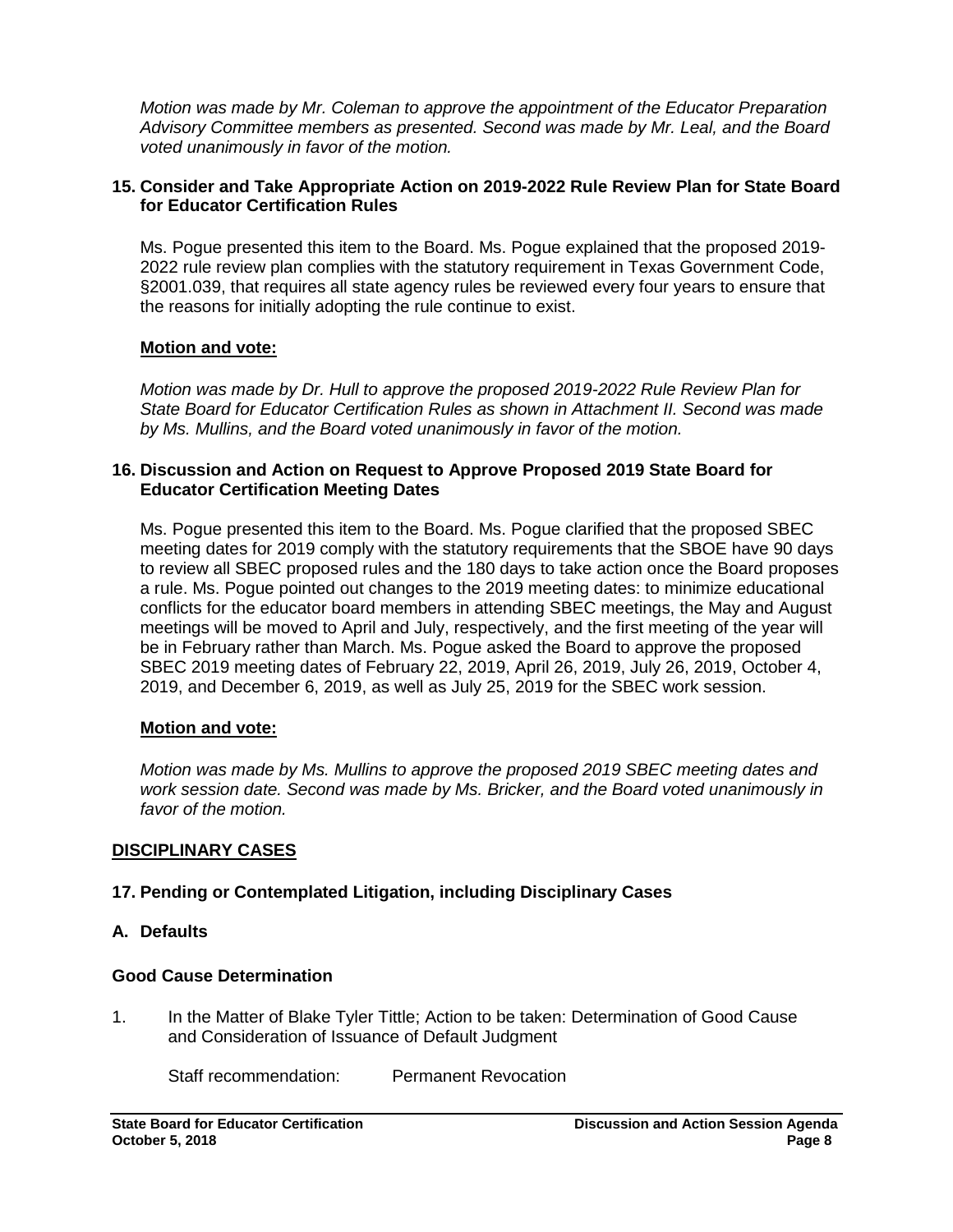Ms. Moriaty represented TEA. Mr. Gorman represented the Respondent.

## **Motion and vote:**

*Motion was made by Mr. Leal that Mr. Tittle did not have good cause for failing to file an answer timely. Second was made by Dr. Hull, and the Board voted unanimously in favor of the motion.* 

*Motion was made by Dr. Cavazos to grant staff's request for Issuance of Default Judgment and issue a final order consistent with staff's recommendation. Second was made by Mr. Coleman, and the Board voted unanimously in favor of the motion.* 

## **No Answer Defaults**

2. In the Matter of Meagan Victoria Bonds; Action to be taken: Consideration of Issuance of Default Judgment

Staff recommendation: 1 year suspension

3. In the Matter of Jerred Caskey; Action to be taken: Consideration of Issuance of Default **Judgment** 

Staff recommendation: 1 year suspension

4. In the Matter of Julie DePierri; Action to be taken: Consideration of Issuance of Default **Judgment** 

Staff recommendation: 1 year suspension

5. In the Matter of Sherry Nicole Goodman; Action to be taken: Consideration of Issuance of Default Judgment

Staff recommendation: 1 year suspension

6. In the Matter of Ryan Livingston; Action to be taken: Consideration of Issuance of Default Judgment

Staff recommendation: 1 year suspension

8. In the Matter of Melanie A. Rich; Action to be taken: Consideration of Issuance of Default Judgment

Staff recommendation: 1 year suspension

10. In the Matter of Antonio Camacho, Jr.; Action to be taken: Consideration of Issuance of Default Judgment

Staff recommendation: Permanent Revocation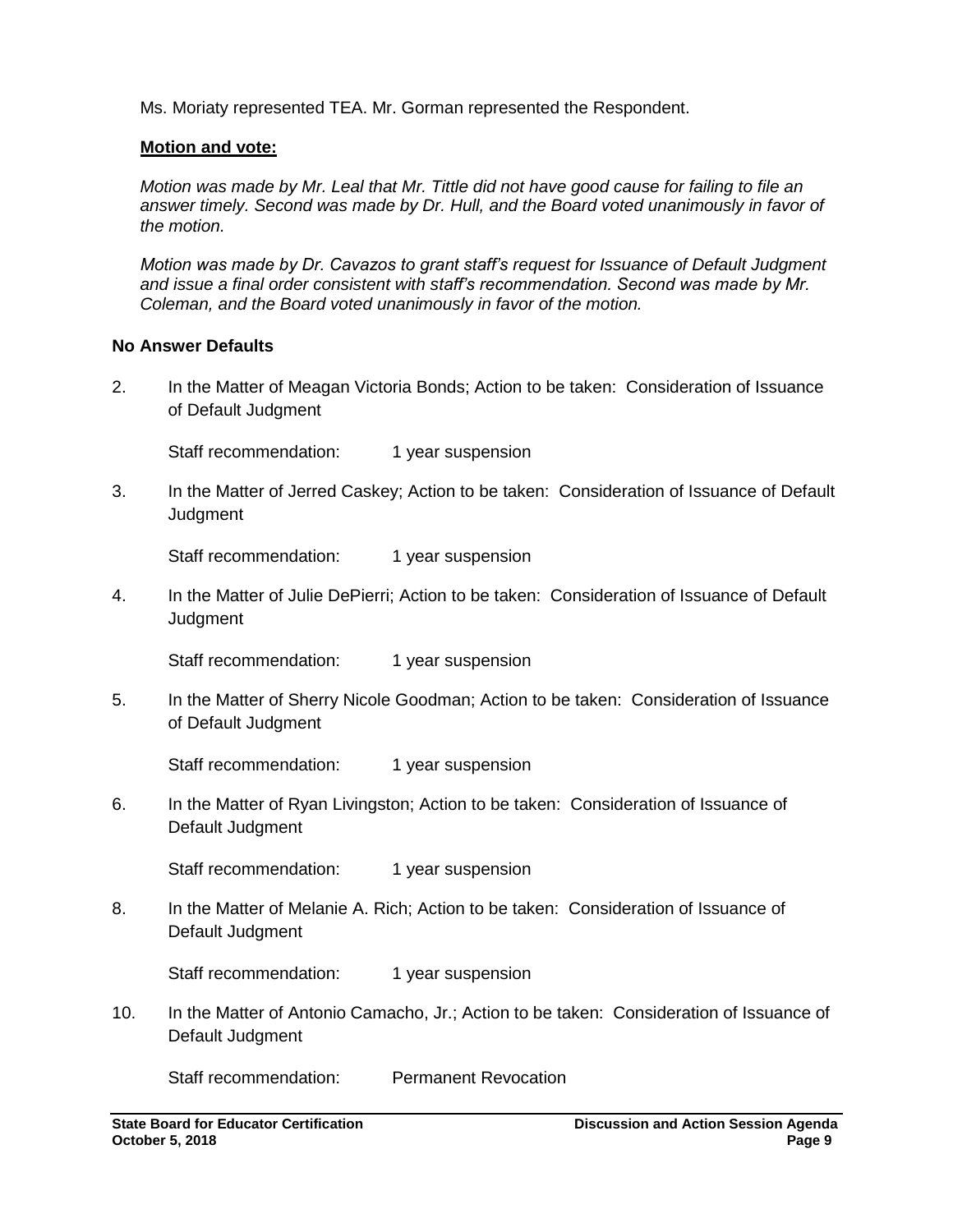11. In the Matter of Gose R. Cavazos; Action to be taken: Consideration of Issuance of Default Judgment

Staff recommendation: Permanent Revocation

12. In the Matter of Carlos Chung-Salazar; Action to be taken: Consideration of Issuance of Default Judgment

Staff recommendation: Permanent Revocation

13. In the Matter of Kearney Day; Action to be taken: Consideration of Issuance of Default **Judgment** 

Staff recommendation: Permanent Revocation

15. In the Matter of Domenic J. Livoti; Action to be taken: Consideration of Issuance of Default Judgment

Staff recommendation: Permanent Revocation

16. In the Matter of Terrill Yeager; Action to be taken: Consideration of Issuance of Default Judgment

Staff recommendation: Permanent Revocation

17. In the Matter of Isaac Aldaco; Action to be taken: Consideration of Issuance of Default **Judgment** 

Staff recommendation: Permanent Revocation

18. In the Matter of Clarence Appleby; Action to be taken: Consideration of Issuance of Default Judgment

Staff recommendation: Permanent Revocation

19. In the Matter of Ronald Hogan; Action to be taken: Consideration of Issuance of Default **Judgment** 

Staff recommendation: 1 year suspension

20. In the Matter of Dana Markaya Rothman; Action to be taken: Consideration of Issuance of Default Judgment

Staff recommendation: Permanent Revocation

21. In the Matter of Ariana Marie Cary; Action to be taken: Consideration of Issuance of Default Judgment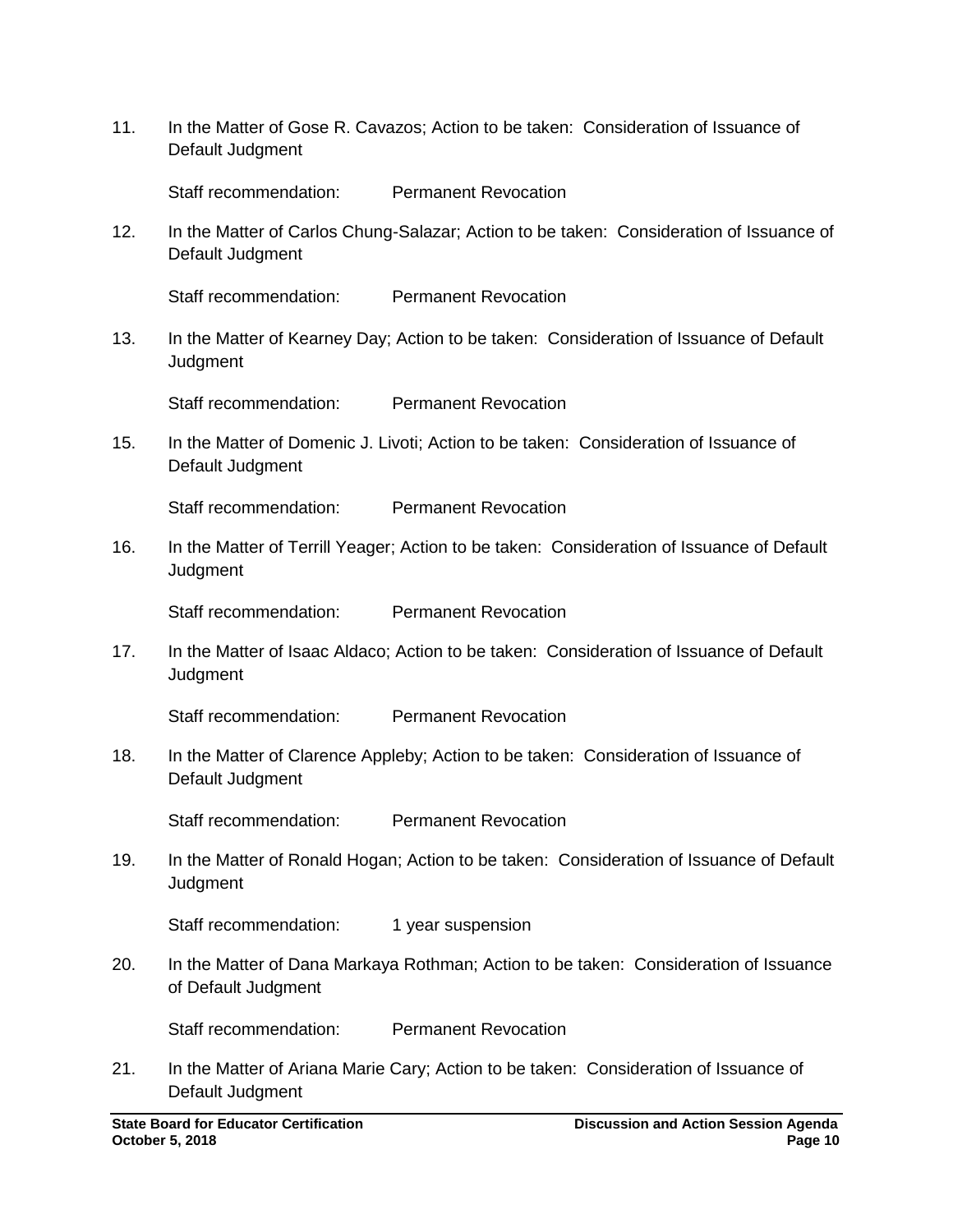Staff recommendation: Permanent Revocation

22. In the Matter of Zachary Michael McOmber; Action to be taken: Consideration of Issuance of Default Judgment

Staff recommendation: Permanent Revocation

23. In the Matter of Diandra Sheppard; Action to be taken: Consideration of Issuance of Default Judgment

Staff recommendation: Revocation

24. In the Matter of Bobby Rosalio Cantu; Action to be taken: Consideration of Issuance of Default Judgment

Staff recommendation: Revocation

25. In the Matter of Neiva Janett Diaz; Action to be taken: Consideration of Issuance of Default Judgment

Staff recommendation: Revocation

26. In the Matter of Joshua Gomez; Action to be taken: Consideration of Issuance of Default **Judgment** 

Staff recommendation: Permanent Revocation

27. In the Matter of Mirtha Hernandez; Action to be taken: Consideration of Issuance of Default Judgment

Staff recommendation: Permanent Revocation

28. In the Matter of Brian Eric Paque; Action to be taken: Consideration of Issuance of Default Judgment

Staff recommendation: Permanent Revocation

29. In the Matter of Casey T. Andrews; Action to be taken: Consideration of Issuance of Default Judgment

Staff recommendation: 2 year suspension and proof of successful completion of substance abuse treatment program

30. In the Matter of Andrea Megan Bearden; Action to be taken: Consideration of Issuance of Default Judgment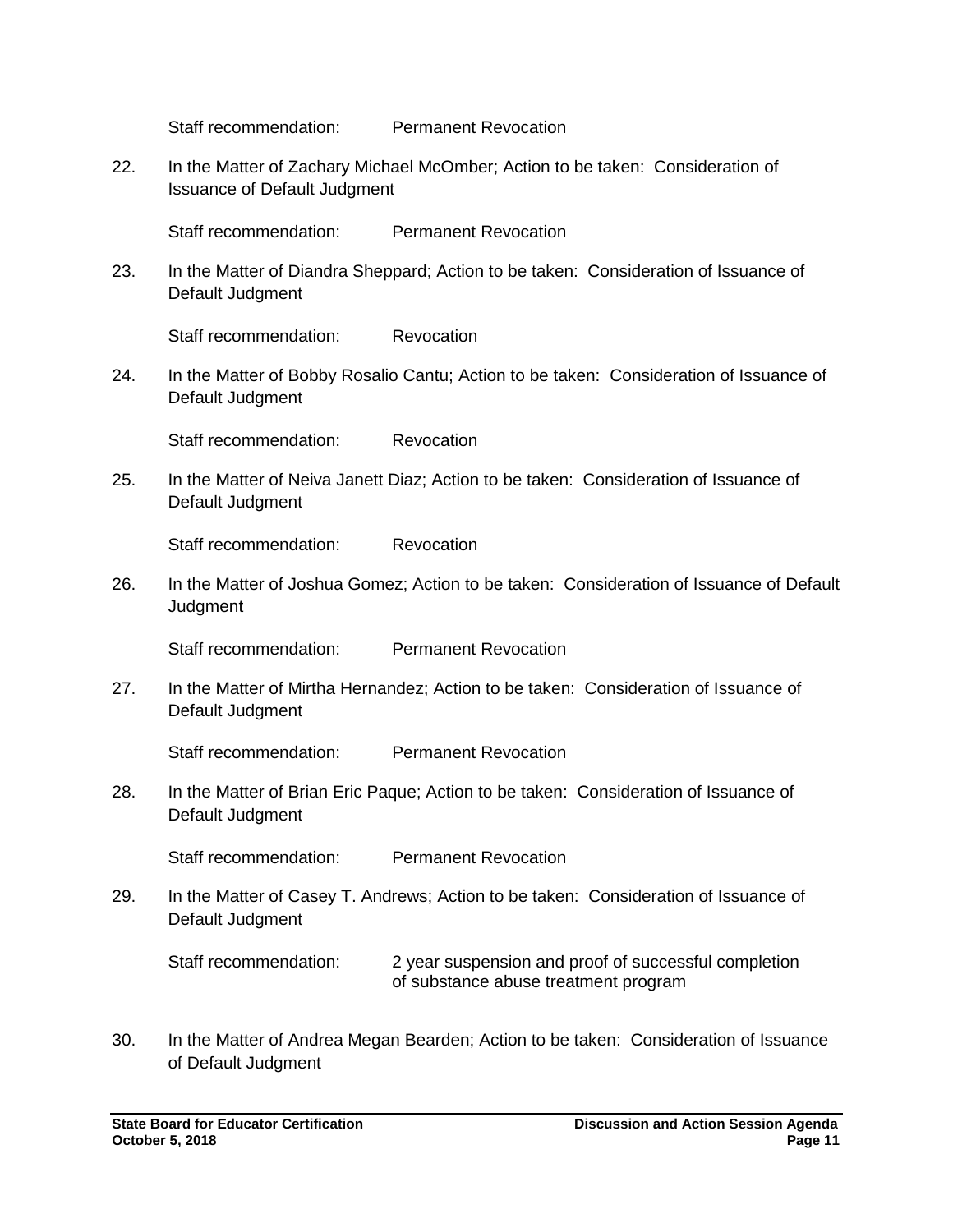Staff recommendation: Revocation

31. In the Matter of Rebecca Clements; Action to be taken: Consideration of Issuance of Default Judgment

Staff recommendation: Revocation

32. In the Matter of Mariza Elizondo; Action to be taken: Consideration of Issuance of Default Judgment

Staff recommendation: 2 year suspension and proof of successful completion of substance abuse treatment program

33. In the Matter of Paul Alton Fincher; Action to be taken: Consideration of Issuance of Default Judgment

Staff recommendation: Revocation

34. In the Matter of Raul Larralde; Action to be taken: Consideration of Issuance of Default Judgment

Staff recommendation: Revocation

35. In the Matter of Satchie Dolan Leighton; Action to be taken: Consideration of Issuance of Default Judgment

Staff recommendation: 2 year suspension and proof of successful completion of substance abuse treatment program

36. In the Matter of Tamara Leigh Maldonado; Action to be taken: Consideration of Issuance of Default Judgment

Staff recommendation: 2 year suspension and proof of successful completion of substance abuse treatment program

37. In the Matter of Sylvia Medrano; Action to be taken: Consideration of Issuance of Default Judgment

Staff recommendation: 4 year suspension and proof of successful completion of substance abuse treatment program

38. In the Matter of Mariely Morales Del Valle; Action to be taken: Consideration of Issuance of Default Judgment

Staff recommendation: Revocation

39. In the Matter of Rachel R. Ramirez; Action to be taken: Consideration of Issuance of Default Judgment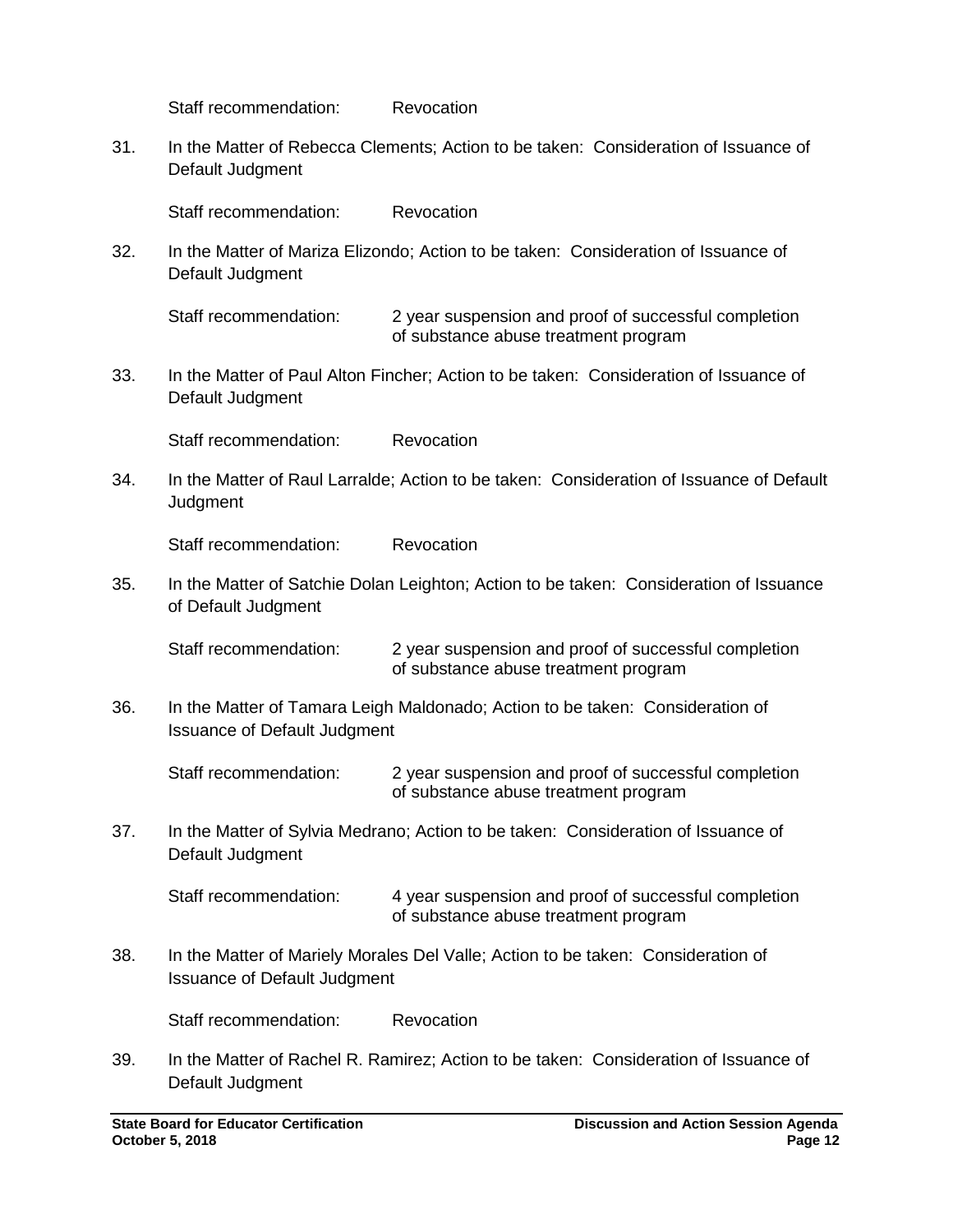Staff recommendation: 2 year suspension and proof of successful completion of substance abuse treatment program

40. In the Matter of Emory Sidney; Action to be taken: Consideration of Issuance of Default **Judament** 

Staff recommendation: 1 year suspension and proof of successful completion of substance abuse treatment program

41. In the Matter of Rebecca Susan Vaughn; Action to be taken: Consideration of Issuance of Default Judgment

Staff recommendation: 2 year suspension and proof of successful completion of substance abuse treatment program

42. In the Matter of Willie Wilson; Action to be taken: Consideration of Issuance of Default **Judgment** 

Staff recommendation: Revocation

43. In the Matter of Diana E. Najera; Action to be taken: Consideration of Issuance of Default Judgment

Staff recommendation: Revocation

44. In the Matter of Debbie Rodriquez; Action to be taken: Consideration of Issuance of Default Judgment

Staff recommendation: Revocation

45. In the Matter of Alma Gonzalez; Action to be taken: Consideration of Issuance of Default Judgment

Staff recommendation: Revocation

46. In the Matter of Deborah Michele Gueperoux; Action to be taken: Consideration of Issuance of Default Judgment

Staff recommendation: Revocation

47. In the Matter of Maureen Sharon Youngblood; Action to be taken: Consideration of Issuance of Default Judgment

Staff recommendation: 2 year suspension

48. In the Matter of Alma Nery Villanueva; Action to be taken: Consideration of Issuance of Default Judgment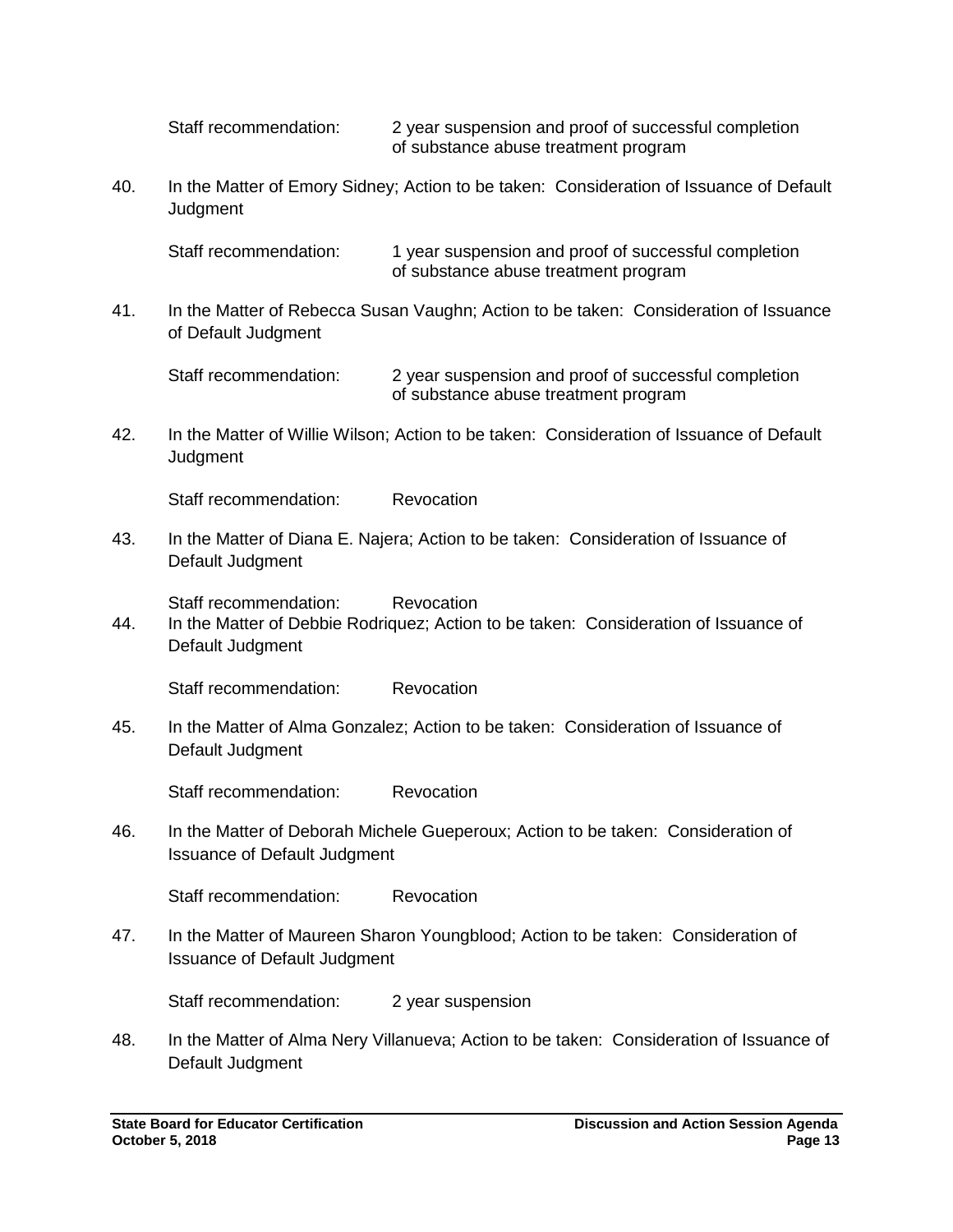Staff recommendation: 3 year suspension and proof of successful completion of substance abuse treatment program

49. In the Matter of Kathy J. Ware; Action to be taken: Consideration of Issuance of Default **Judgment** 

Staff recommendation: 2 year suspension

50. In the Matter of Tim Wiggins; Action to be taken: Consideration of Issuance of Default **Judgment** 

Staff recommendation: Revocation

## **Motion and vote:**

*Motion was made by Ms. McCall to grant staff's request for Issuance of Default Judgment on the above numbered cases 1 – 50, with the exception of 1, 7, 9 and 14, and issue final orders consistent with staff's recommendation on each of the above numbered cases. Second was made by Dr. Cavazos, and the Board voted unanimously in favor of the motion.* 

## **The following cases were considered individually:**

1. In the Matter of Jena J'Niece Aust; Action to be taken: Consideration of Issuance of Default Judgment

Staff recommendation: 1 year suspension

7. In the Matter of Simon G. Razavi; Action to be taken: Consideration of Issuance of Default Judgment

Staff recommendation: 1 year suspension

## **Motion and vote:**

Dr. Hull recused herself from voting on the above listed cases.

*Motion was made by Dr. Cavazos to grant staff's request for Issuance of Default Judgment on the above numbered cases 1 and 7, and issue final orders consistent with staff's recommendation on each of the above numbered cases. Second was made by Ms. Bricker, and the Board voted unanimously in favor of the motion.*

# **The following cases were pulled by TEA Staff and no action was taken:**

9. In the Matter of Ashley Torres; Action to be taken: Consideration of Issuance of Default **Judgment** 

Staff recommendation: 1 year suspension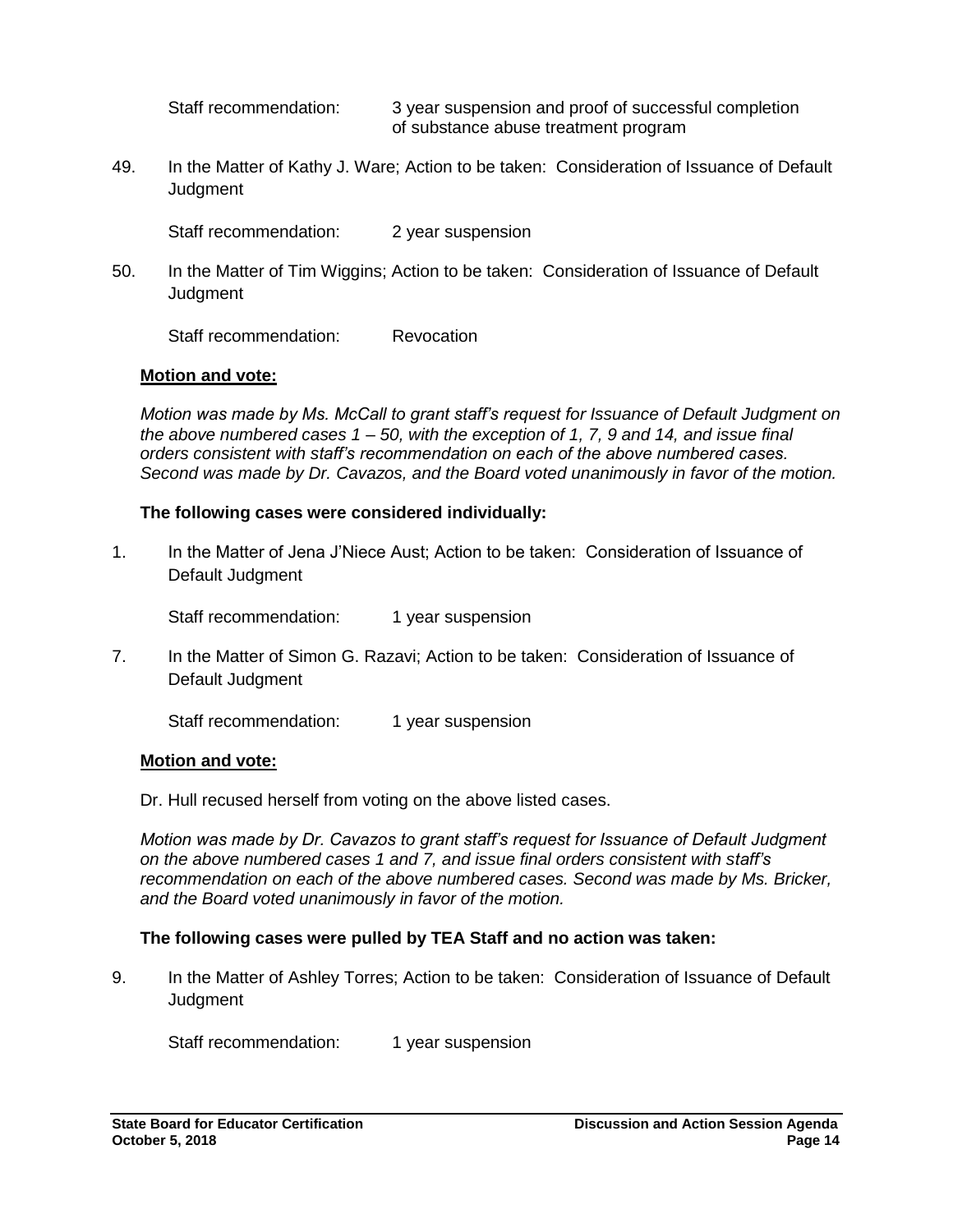14. In the Matter of Eric Owen Johnson; Action to be taken: Consideration of Issuance of Default Judgment

Staff recommendation: Permanent Revocation

## **SOAH Defaults**

1. In the Matter of Ashley Nichole Dreahn; Action to be taken: Consideration of Issuance of Default Judgment

Staff recommendation: Revocation

## **Motion and vote:**

*Motion was made by Mr. Coleman to grant staff's request for Issuance of SOAH Default Judgment on the above numbered case, 1, and issue a final order consistent with staff's recommendation. Second was made by Ms. Bricker, and the Board voted unanimously in favor of the motion.* 

The SBEC recessed at 10:39 A.M.

The SBEC retuned at 10:53 A.M.

## **B. Contested Cases**

Proposals for Decision

1. Docket No. 701182501.EC, Texas Education Agency, Educator Leadership and Quality Division v. Debbie Casares; Action to be taken: Consideration of Proposal for Decision and Issuance of Final Order.

ALJ Recommendation: 6 month suspension

Staff Recommendation: 2 year suspension

Ms. Yvonne Patton presented TEA. Respondent did not appear.

## **Motion and vote:**

*Motion was made by Mr. Coleman that the Board adopt the Proposal for Decision including Findings of Fact Nos. 1 -- 21 and Conclusions of Law Nos. 1 -- 8. I move that the Board strike Conclusions of Law Nos. 9, 10, and 11 and modify Conclusion of Law No. 12 as follows:*

*12. Debbie Casares's paraprofessional certification should be SUSPENDED for TWO YEARS.*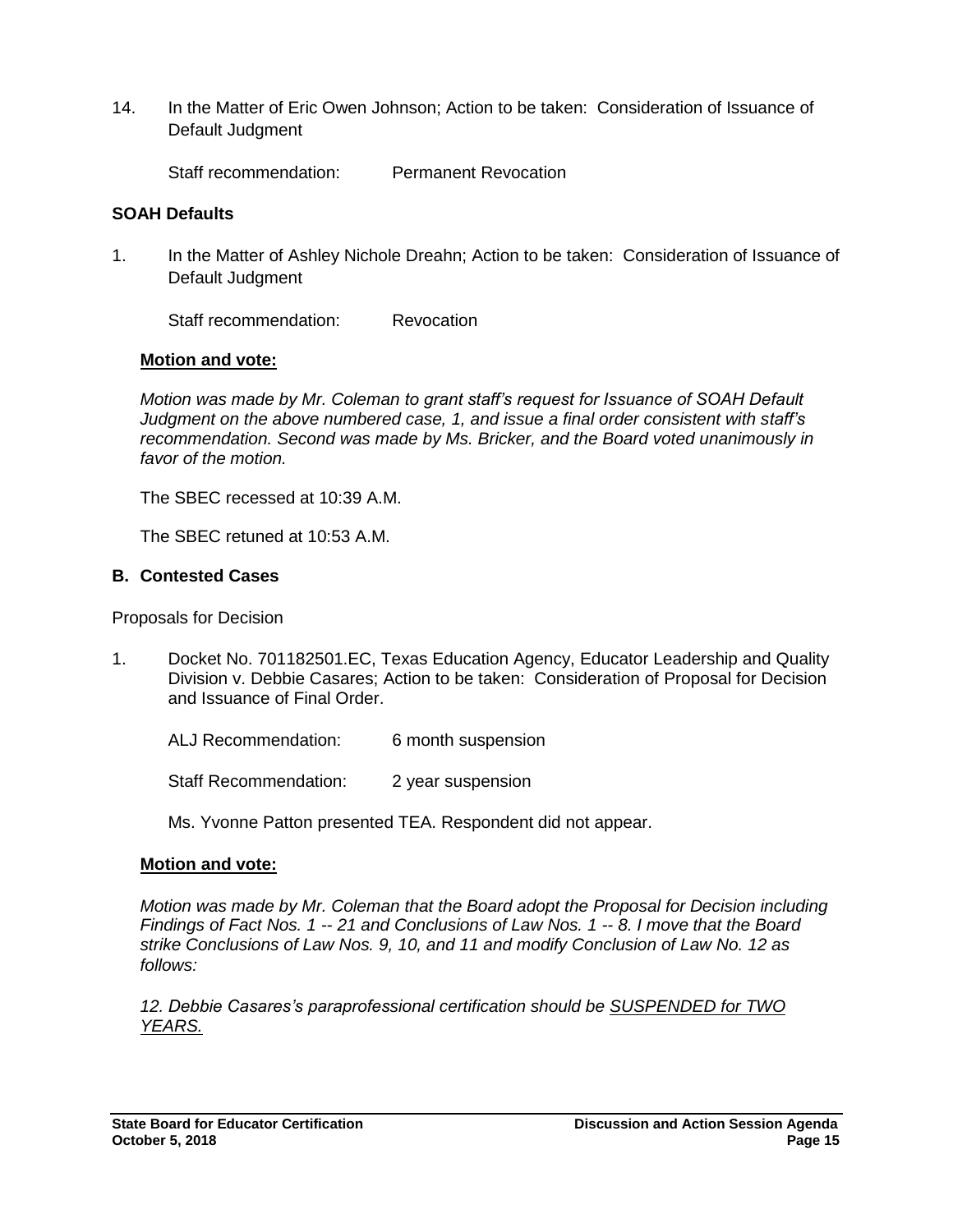*This modification is permissible pursuant to Texas Government Code Section 2001.058(e) and is necessary because the Administrative Law Judge did not properly apply Board rules and policies.* 

*Under the SBEC rules, educator discipline is based on the educator's conduct, not determined by criminal penalties or criminal sanctions. The outcome of Ms. Casares's pretrial diversion is irrelevant to whether Ms. Casares has violated SBEC's rules. Conclusions of Law Nos. 9-10 are incorrect interpretations of SBEC's rules because they suggest that Ms. Casares's completion of her pre-trial diversion makes her exempt from punishment by the SBEC.* 

*Under the SBEC rules, "crimes relating directly to the duties and responsibilities of the education profession" and "acts of moral turpitude" show a lack of good moral character. Ms. Casares pled guilty to Theft—stealing several thousand dollars of students' money from the school where she worked— which is a crime of moral turpitude and an offense directly related to the duties and responsibilities of the education profession, as defined in the SBEC rules.* 

*The SBEC rules also state that any conduct by an educator that "indicates dishonesty or untruthfulness" also "demonstrate[s] that an educator or applicant lacks good moral character, is a negative role model to students, and does not possess the moral fitness necessary to be a certified educator." Ms. Casares's theft of money from school indicates dishonesty and untruthfulness, and therefore shows that she is unworthy to instruct and not of good moral character. Conclusions of Law Nos. 9, 10 and 11 reflect a misinterpretation of SBEC rules. Conclusion of Law No. 8 is correct, stating that Ms. Casares lacks good moral character and is unworthy to instruct or supervise the youth of this state.* 

*Further, the factors the Board must consider in determining a sanction show that a strong penalty is necessary in this case. Findings of Fact Nos. 2-8 state that Ms. Casares stole several thousand dollars of students' money from the school where she worked, leaving the school with insufficient funds for yearbooks. This is serious conduct that negatively impacted the school and the students who had paid for their yearbooks. Finding of Fact No. 9 notes that her crime was a serious offense, requiring a strong penalty. Finding of Fact 5 shows that her actions were intentional, not accidental—a factor that weighs in favor of a more serious sanction. Only one factor weighs against a severe sanction: Findings of Fact Nos. 16 and 17 show that Ms. Casares has been rehabilitated from the prior conduct. The penalty recommended in Conclusion of Law 12 is not sufficient to deter future violations of this sort.*

*Due to the seriousness of Ms. Casares's crimes, Ms. Casares's paraprofessional certification should be SUSPENDED for TWO (2) YEARS.*

*Second was made by Dr. Hull, and the Board voted unanimously in favor of the motion.* 

2. Docket No. 701183458.EC, Texas Education Agency, Educator Leadership and Quality Division v. Cynthia M. Garcia; Action to be taken: Consideration of Proposal for Decision and Issuance of Final Order.

ALJ Recommendation: Revocation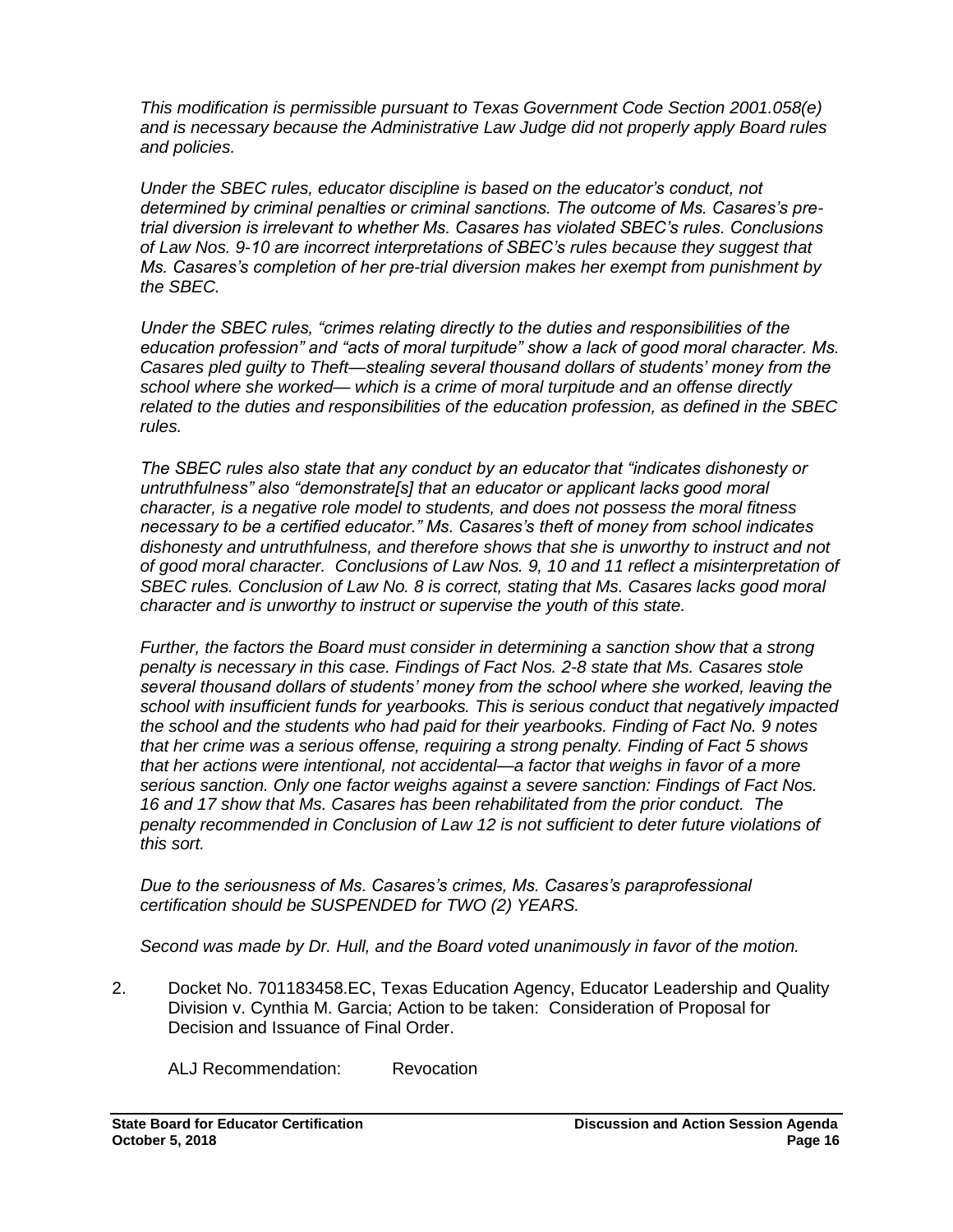Staff Recommendation: Accept ALJ Recommendation

Ms. Sonali Gokhale represented TEA. Ms. Cynthia Garcia represented herself.

## **Motion and vote:**

*Motion was made by Mr. Leal that the Board adopt the Proposal for Decision and issue a Final Order consistent with the ALJ's recommendations. Second was made by Dr. Hull, and the motion passed with Mr. Leal, Dr. Hull, Dr. Cavazos, Ms. Mullins, Ms. McCall, and Mr. Coleman voting in favor and Dr. Turner voting against the motion.* 

3. Docket No. 701180638.EC, Texas Education Agency, Educator Leadership and Quality Division v. Jana Gillespie; Action to be taken: Consideration of Proposal for Decision and Issuance of Final Order.

| ALJ Recommendation:          | No disciplinary action be taken  |
|------------------------------|----------------------------------|
| <b>Staff Recommendation:</b> | <b>Accept ALJ Recommendation</b> |

Mr. Robert Hensley represented TEA. Mr. Terry Gorman represented the Respondent.

# **Motion and vote:**

*Motion was made by Dr. Hull that the Board adopt the Proposal for Decision and issue Final Order consistent with the ALJ's recommendations. Second was made by Ms. McCall, and the Board voted unanimously in favor of the motion.* 

# **C. Court Cases**

# *District Court Cases*

- 1. Leo Joseph Tran v. Texas Education Agency, Educator Certification and Standards Division; Cause No. D-1-GN-16-001802, In the 126<sup>th</sup> District Court of Travis County, Texas.
- 2. David Turner v. Texas Education Agency, Educator Certification and Standards Division; Cause No. D-1-GN-17-002298, In the 250<sup>th</sup> District Court of Travis County, Texas.
- 3. Anna Luisa Kell v. Texas Education Agency, Educator Certification and Standards Division; Cause No. D-1-GN-17-002347, In the 419<sup>th</sup> District Court of Travis County, Texas.
- 4. Norma Regina Gonzalez (a/k/a Gina Oaxaca) v. Texas Education Agency, Educator Standards Division; Cause No. D-1-GN-17-004263, In the 200<sup>th</sup> District Court of Travis County, Texas.
- 5. Joel Trigo v. Texas Education Agency, Educator Certification and Standards Division; Cause No. D-1-GN-17-006874, In the 459<sup>th</sup> District Court of Travis County, Texas.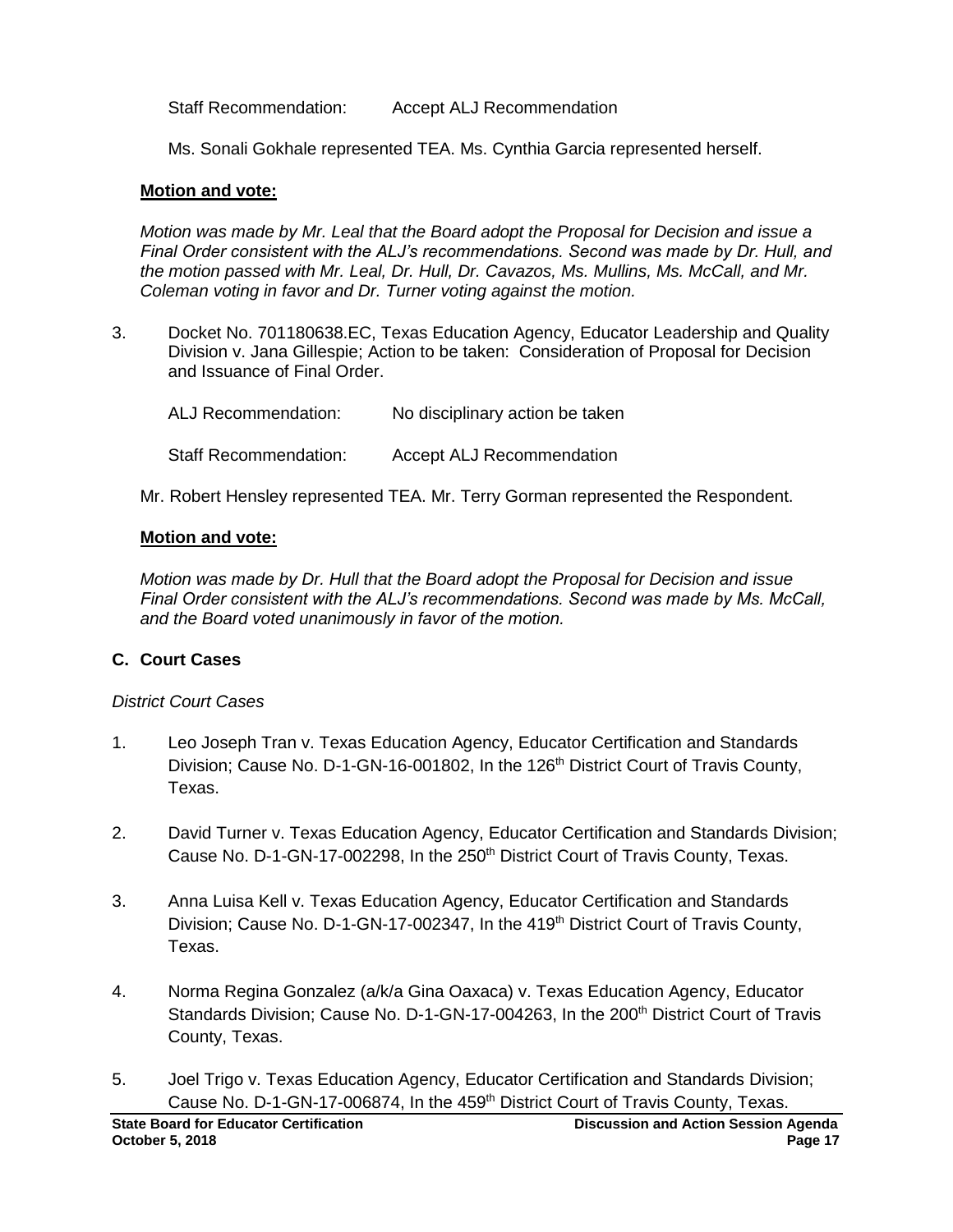- 6. Bradley Keith Bowen v. Texas Education Agency, Educator Certification and Standards Division; Cause No. D-1-GN-18-004203, In the 98<sup>th</sup> District Court of Travis County, Texas.
- 7. Shelby Junge v. Texas Education Agency, Educator Certification and Standards Division; Cause No. D-1-GN-18-000707, In the 200<sup>th</sup> District Court of Travis County, Texas.

## **DISCUSSION ONLY**

## **18. Discussion and Update on Teacher Certification Redesign**

Ms. Wu presented this item to the Board. This item provided the State Board for Educator Certification (SBEC) an opportunity to discuss an update on the Teacher Certification Redesign, presented to the Board on August 2, 2018, including substituting subject-matter only assessments for pre-admission content tests (PACT), the option of an intensive pre-service pathway towards certification, updating the current content exams, and the phase-in of edTPA, a performance-based portfolio assessment. Ms. Wu explained that the proposed 2021 pathway would follow the progression of requiring subject-matter knowledge for admission into an Educator Preparation Program, a combination of content pedagogy and pedagogy for issuance of an intern certificate, and the demonstration of content pedagogy for issuance of a standard certificate.

Ms. Wu stated that the agency has begun stakeholder meetings and referenced a side-by-side document in the supplemental folder that contained a summary of the concerns and an additional public comment submitted by Texas Woman's University. Dr. Cavazos and Ms. Mullins asked and encouraged staff to increase stakeholder meetings and involvement regarding edTPA. Additionally, Dr. Cavazos recommended delaying rule-making related to edTPA until after the December SBEC meeting and further stakeholder discussion.

Public Comment was provided by: Dr. Christina Ellis Dr. Glenda Ballard

## **INFORMATION ONLY**

## **19. Board Operating Policies and Procedures (BOPP)**

Information only.

## **20. 2015 - 2018 Rule Review Plan for State Board for Educator Certification Rules**

Information only.

## **21. Requests from Board Members for Future Agenda Items**

None.

## **22. Requests Received from the Board Since Last Meeting**